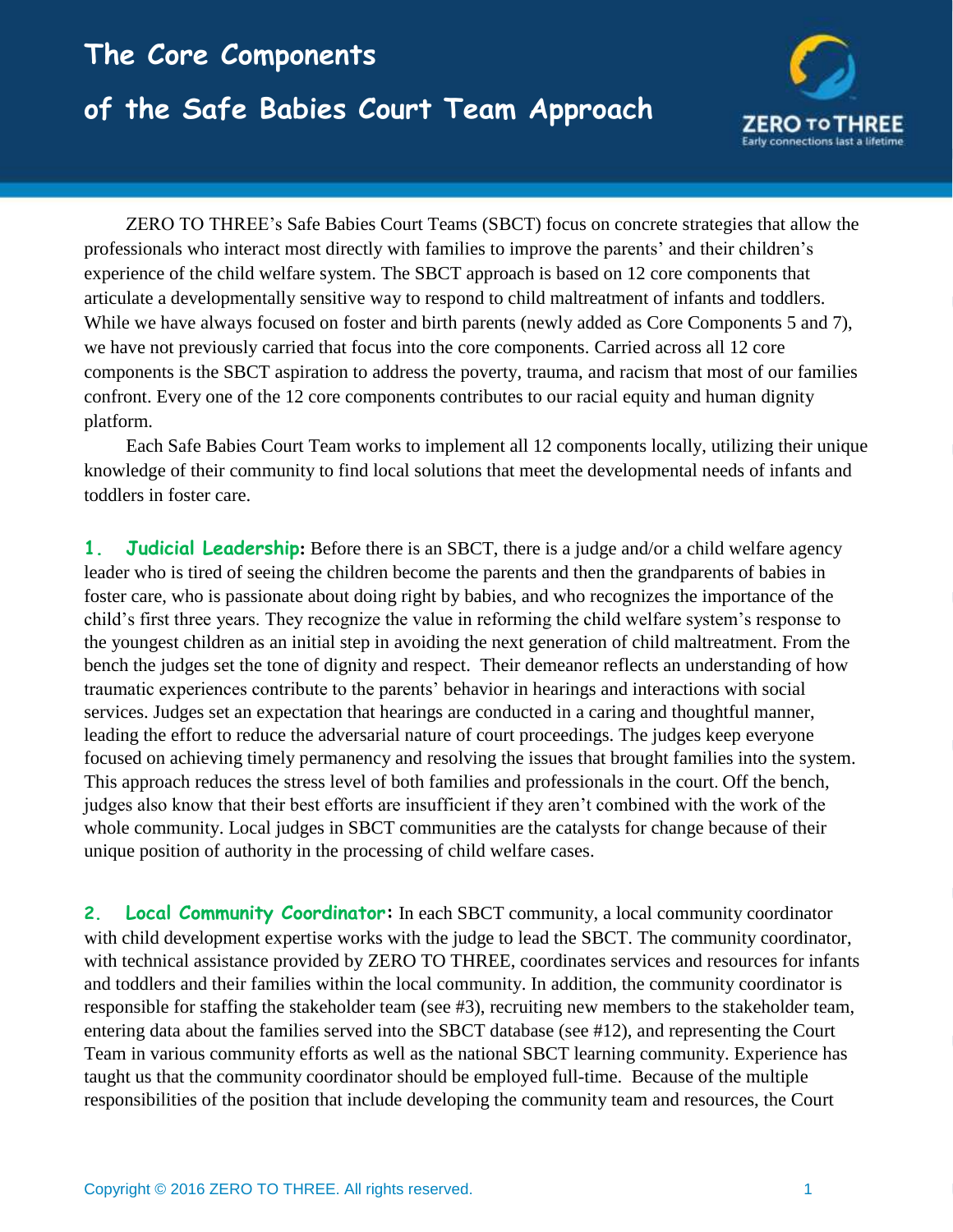Team should adhere to a caseload limit of no more than 20 open cases at any one time. Saturating the work with more than 20 families per coordinator dilutes the quality of work done with each family.

**3. Active Court Team Focused on the Big Picture:** The Court Team is made up of key community stakeholders who commit to restructuring the way the community responds to the needs of maltreated infants and toddlers. The Court Team meets monthly to learn about the services available in the community, review data, identify gaps in services, and discuss issues and patterns raised by the cases that members of the Court Team are monitoring (See # 8 below). Participation in the Court Team is by open invitation. It is anticipated that the diversity of agencies represented will expand over time.

## **4. Targeting Infants and Toddlers in Out-of-Home Care/ Under the Court's**

**Jurisdiction:** Comprehensive services are offered to each child including screening for developmental delays and disabilities, medical care delivered in a medical home, and mental health services that focus on the parent-child relationship.

**5. Valuing Birth Parents:** Because the first permanency goal is to help parents and children reunify, Safe Babies Court Teams need to respond to the needs of the birth parents and the wide variety of traumatic stressors present in the parents' lives. The families served by SBCTs face an overwhelming number of risk factors in comparison to the general population. Almost all of the parents of young children who enter the child welfare system have suffered their own history of trauma.<sup>i</sup>, ii There are many forms of prejudice that families in the child welfare system confront because they are poor; unmarried; lesbian, gay, bi-sexual, or transgender; adhere to non-Christian religious beliefs, or lack education. People of color bear the brunt of this oppression.<sup>iii</sup> Members of SBCTs must treat all parents with dignity and respect, to develop an emotionally connection with families that permit us to build genuine relationships of concern and support.

**6. Placement and Concurrent Planning:** From the baby's point of view, it would be ideal if the person who agrees to take physical custody of the child when she is removed from her parents' care would also agree to become the child's permanent parent if the birth parents are unable to overcome the challenges that led to the need for a foster care placement. Very young children make sense of their world within the context of their relationships with a few cherished caregivers. All too often the transition into foster care carries with it a number of transfers between foster homes.

Concurrent planning places equal emphasis on supporting a second permanent family in the event that reunification is ruled out. It needs to begin at removal. To be successful, the team must support a mindset about fostering that values birth parents, understands the importance of placement stability, and the complicated dynamics that can come into play between birth and foster parents. Regardless of the final permanency outcome for the child – reunification, guardianship, or adoption – a relationship would ideally continue between the birth and foster parents after the child welfare case closes.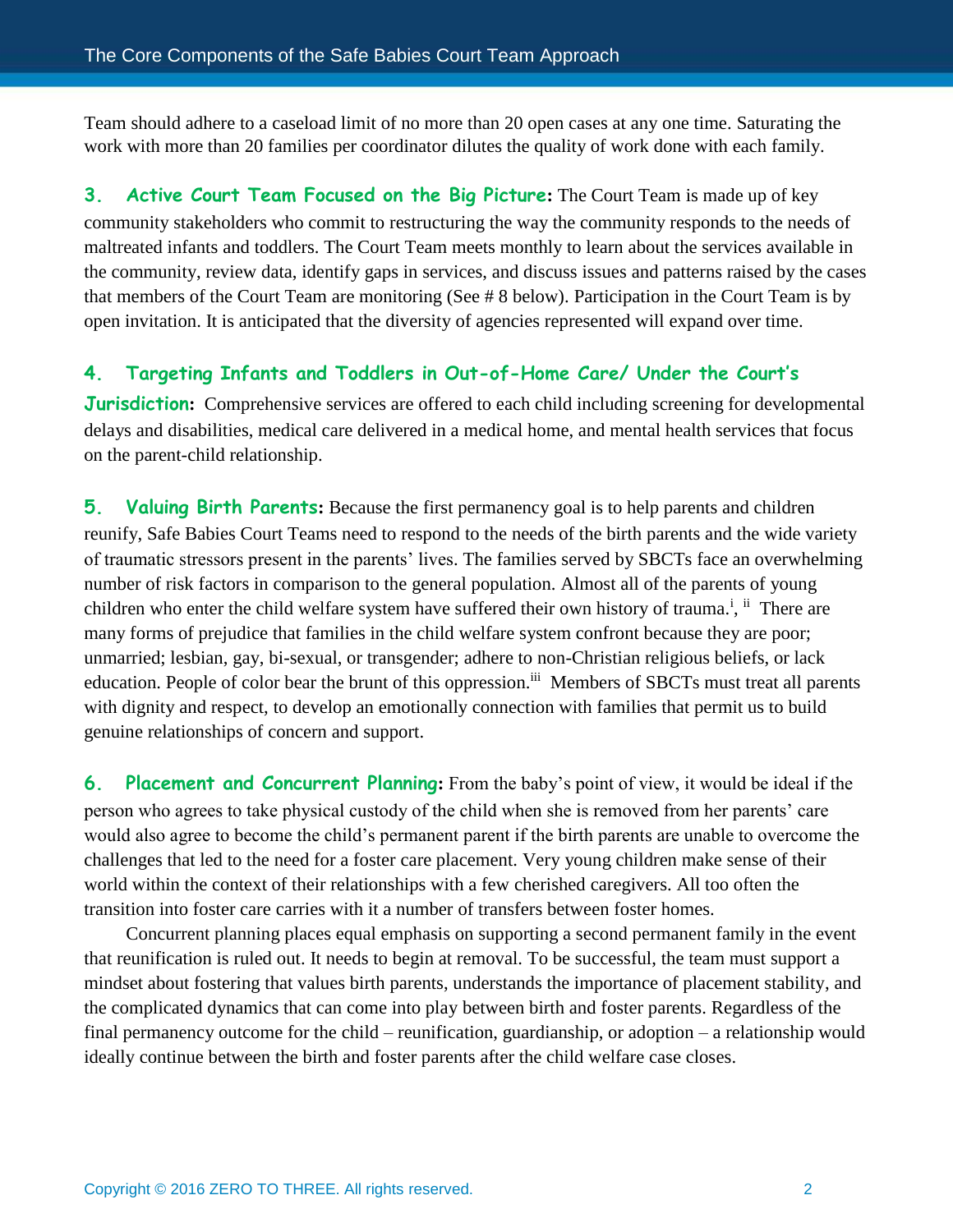**7. The Foster Parent Intervention; Mentors and Extended Family:** Referred to by some experts as the primary intervention for children in foster care<sup>iv</sup>, foster parents play a pivotal role in determining how safe and nurtured young foster children feel. Their role is multifaceted: $v$ 

- a) To provide loving care for children placed with them.
- b) To advocate for the children in their homes.

c) To nurture healthy relationships between the children in their care and birth parents, siblings, and extended family.

Balancing these roles requires training and support from the child welfare agency prior to and –just as importantly—while foster parents are engaged with a child and his or her family. They should be regarded as respected members of the Safe Babies Court Team who participate in family team meetings, court hearings, and community training.

**8. Pre-Removal Conferences and Monthly Family Team Meetings:** Every day that babies spend in foster care limbo **is a day we should be trying to resolve the issues that led to the child's removal from home.** With Pre-Removal Conferences (PRC) we can begin our work before the child is removed from the home. Structured in much the same way family team meetings (FTM) are organized, the parents are invited and asked to bring with them anyone they consider to be members of their support network. The meeting is facilitated by a trained mediator, either someone engaged by the child welfare agency or the community coordinator. The PRC sets the tone for the FTMs that occur monthly. **Parents and their chosen circle of support are key participants in these meetings**

**9. Parent-Child Contact (Visitation):** The Safe Babies Court Teams Project sees parent-child contact as a critical way to help the child and parents experience one another as loving partners in their relationship. Each family has their own strengths and challenges when it comes to spending time together, and plans for supporting their relationship must be formed on an individualized basis. Very young children become attached to their parents whether the parents are able to provide consistent loving care or not. While the quality of that attachment may be insecure or even disorganized, separating a young child from his parents is still painful.<sup>vi</sup> The goal of parent-child contact is to permit the child and parent to keep the other a living presence in their lives and to improve the parent's responsiveness to the child's needs. Research has found a correlation between the frequency of parent-child visits and the length of time it takes for the child to reach permanency: more planned visiting days each week was linked to the likelihood that children will achieve permanency within a year; each additional visit tripled the odds.<sup>vii</sup>

**10. Continuum of Mental Health Services:** Infants and toddlers who have experienced trauma may benefit from mental health services that work with them and their parents and/or foster parents to learn to trust again and form secure attachments and relationships with their birth parents and/or foster parents. Parents who maltreat their very young children need some level of intervention to help them understand their children's needs and learn ways to build strong supportive bonds. The intensity of the intervention should mirror the specific characteristics of the parent and child, the level of pre-existing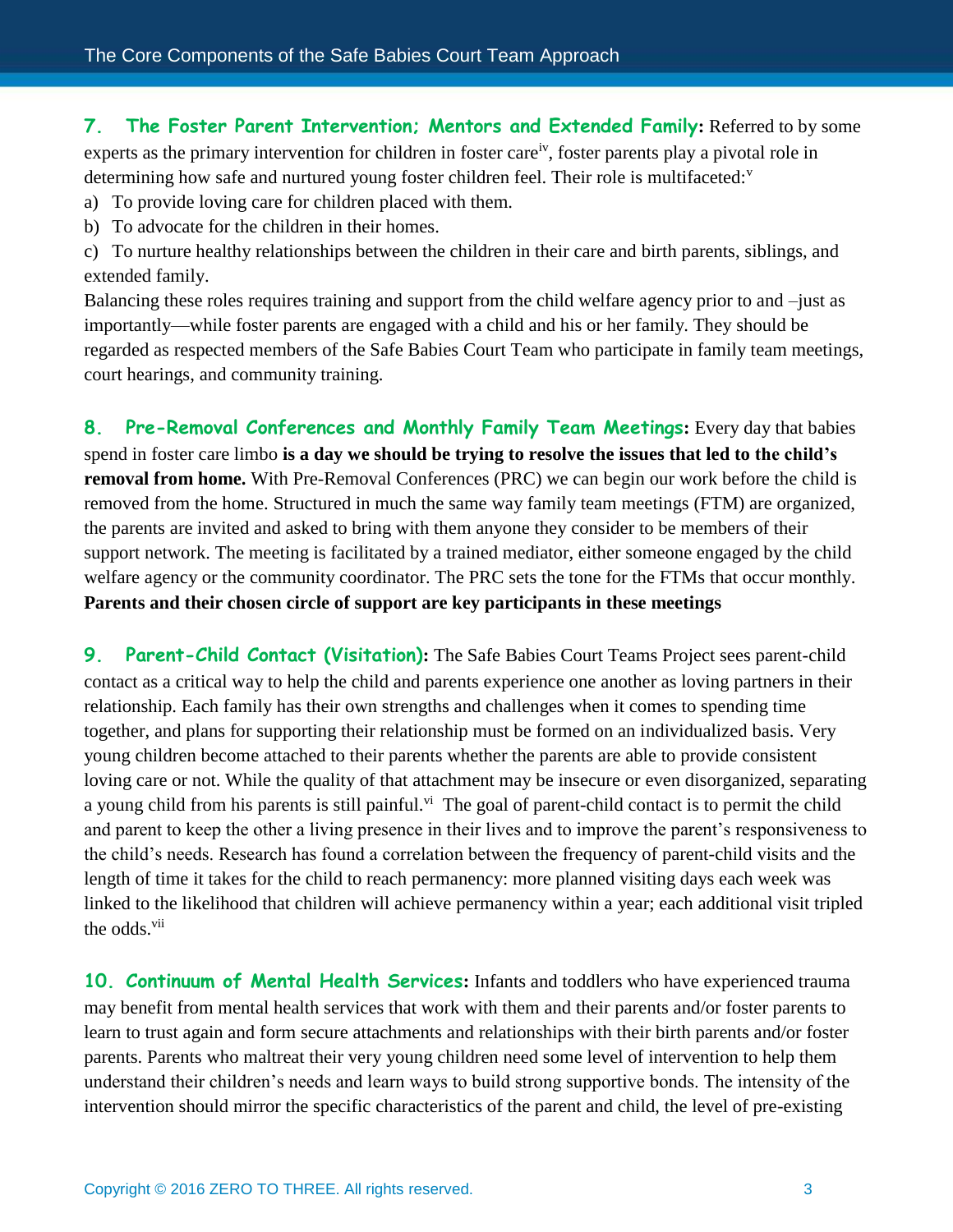trauma in their relationship and in the parent's own childhood experiences. In order of intensity, recommended interventions include:

**An assessment of the parent-child relationship.** Relationship assessments include two primary procedures<sup>viii</sup>: A structured interactional play assessment that reveals how the caregiver behaves with the child and an interview with the adult to understand the adult's "working model of the child." This allows the clinical evaluator to assess the adult's ability to provide appropriate care to the child.

**Teachable moments**: Taking advantage of in-the-moment opportunities to help parents successfully respond to their child's behavior.

**Visit coaching**: Visit coaches can come from a range of professions including child welfare case workers, in-home service providers, and CASA volunteers. They work closely with the parents to make each visit a good experience.

**Psychoeducational parenting intervention.** In individual sessions with parents and their young child, a trained professional shares information on child development and how best to meet the child's needs while assisting the parents in utilizing newly acquired information and skills.

**Child-parent psychotherapy (CPP).** In CPP, the clinician seeks to heal the relationship between the child and the parent by helping the parent develop a realistic assessment of the child's needs and abilities. In determining the number of families referred for CPP, the SBCT family teams will need to work closely with the mental health clinicians providing services to SBCT families in order to avoid exceeding capacity.

**11. Training and Technical Assistance:** ZERO TO THREE staff and consultants provide

training and technical assistance to the SBCT community on topics such as: infant and toddler development; parenting interventions; services available to foster children in the community; children and trauma; and parental substance abuse, domestic violence, mental illness, and poverty. Through weekly team meetings and individual supervisory calls, SBCT Project leadership staff provide support and direction to each of the community coordinators. By participating in ZERO TO THREE's annual Scientific Meeting and annual conference and in the SBCT annual Cross Sites meeting, the community coordinators, judges, and key members of the Safe Babies Court Teams are integrated into the larger framework of ZERO TO THREE's efforts on behalf of infants and toddlers.

**12. Understanding the Impact of Our Work:** Each Court Team evaluates its work. The approach is focused on bringing key participants into continuous quality improvement (CQI) and evaluation planning. CQI is a process for identifying areas of strength to build on in future work and challenges to address through deliberate action.